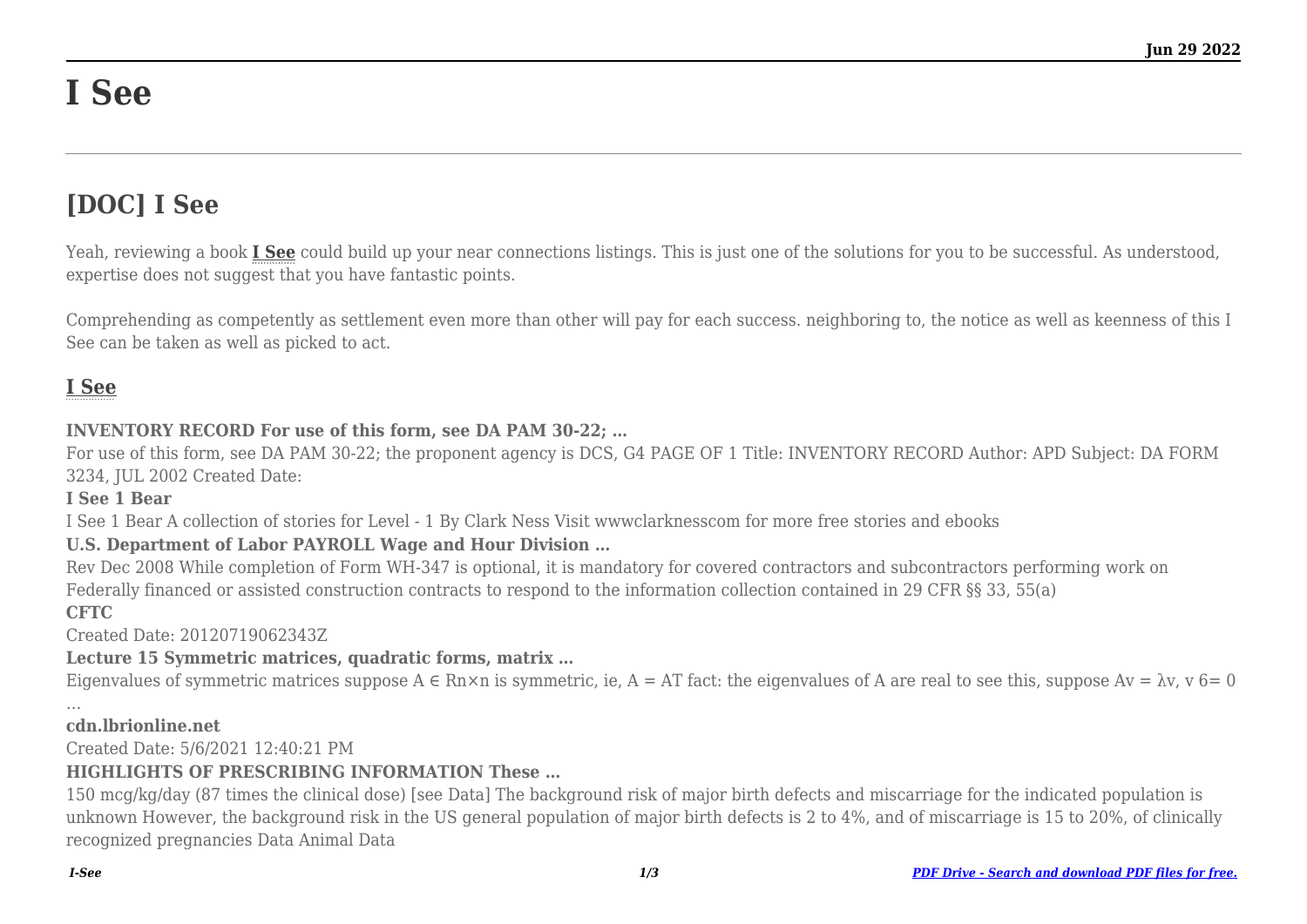#### **neurodiversity.com | sitemap**

Created Date: 12/14/2004 6:21:42 PM

#### **Lecture 8 Least-norm solutions of undetermined equations**

Underdetermined linear equations we consider  $y = Ax$  where  $A \in Rm \times n$  is fat  $(m < n)$ , ie, • there are more variables than equations • x is

underspecified, ie, many choices of x lead to the same y

#### **CAPS Maximum Income Limits**

CAPS Appendix A – Maximum Income Limits, effective March 1, 2022 CAPS Maximum Income Limits Family Unit Size Very Low-Income Priority Group1 Initial Eligibility2 Ongoing Eligibility and

#### **CFTC Staff Letter 17-34**

Title: CFTC Staff Letter 17-34 Author: CFTC Subject: Section 4s(e) of the Commodity Exchange Act; CFTC Regulations 23150-159, 161; No-Action; July 24, 2017

#### **Tier 1 Tier 2 Tier 3 Tier 4 Tier 5 Tier 6 October 2022 15 16 17 …**

Disneyland® Resort Tier 1-6 1-Day Ticket Calendar Tier 1 Tier 2 Tier 3 Tier 4 Tier 5 Tier 6 May – October 2022 May '22 June '22 July '22 S M T W T F S S M T W T F S S M T W T F S

#### **Category 1 Materials, Chemicals, Microorganisms and Toxins**

Author: Windows User Created Date: 12/3/2021 11:03:13 AM

#### **Flowchart-Do I qualify to apply for the Professional**

Do I qualify to apply for the PE? Begin Here Do I have an EIT certificate? Yes Do I have an accredited engineering degree? Yes Do I have an accredited

#### **SEE DOWNTOWN INSET B DOWNTOWN INSET B**

See an inaccuracy? Please email bikes@denvergovorg LEGEND DENVER BIKE MAP SOUTHWEST INSET D20 D22 D1 Marston Fort Logan Bear Valley ail rail rail AN BLVD AN BLVD VE AY W M A N S F I E L D AVE AVE W D A R T M O U T H A V E VE

#### **scroll down to see all plate backgrounds - Oregon**

scroll down to see all plate backgrounds Calculate fees online for most vehicles! Replace your plates online for most vehicles In a DEQ area? You must pass the DEQ test and submit a Certificate of Compliance with your application Newer vehicles do not need tested Vehicle year 2000 or newer? Find your vehicle's combined MPG rating at

#### **2XUURXWH**

SPRING/SUMMER TIMETABLE From Friday, 11th April 2022 - Departure times are subject to change, r 0 0 0 0 0 0 0 0 0 0 0 Embankment Pier **Version Control Guidelines**

Jul 17, 2015 · Title: Version Control Guidelines Author: National Center for Complementary and Integrative Health Subject: Version Control Guidelines Keywords "Version Control Guidelines, clinical trials, grant, grantee, form, template, primary investigator, PI, study, NCCIH, NIH"

#### **Antigen Test Algorithm**

Dec 14, 2020 · See CDC's Options to Reduce Quarantine for guidance on use of antigen testing for this purpose and when a negative antigen test result indicates not infected with SARS-CoV-2 analytical sensitivity Known exposure to a person with COVID-19 within the last 14 days; if unsure,